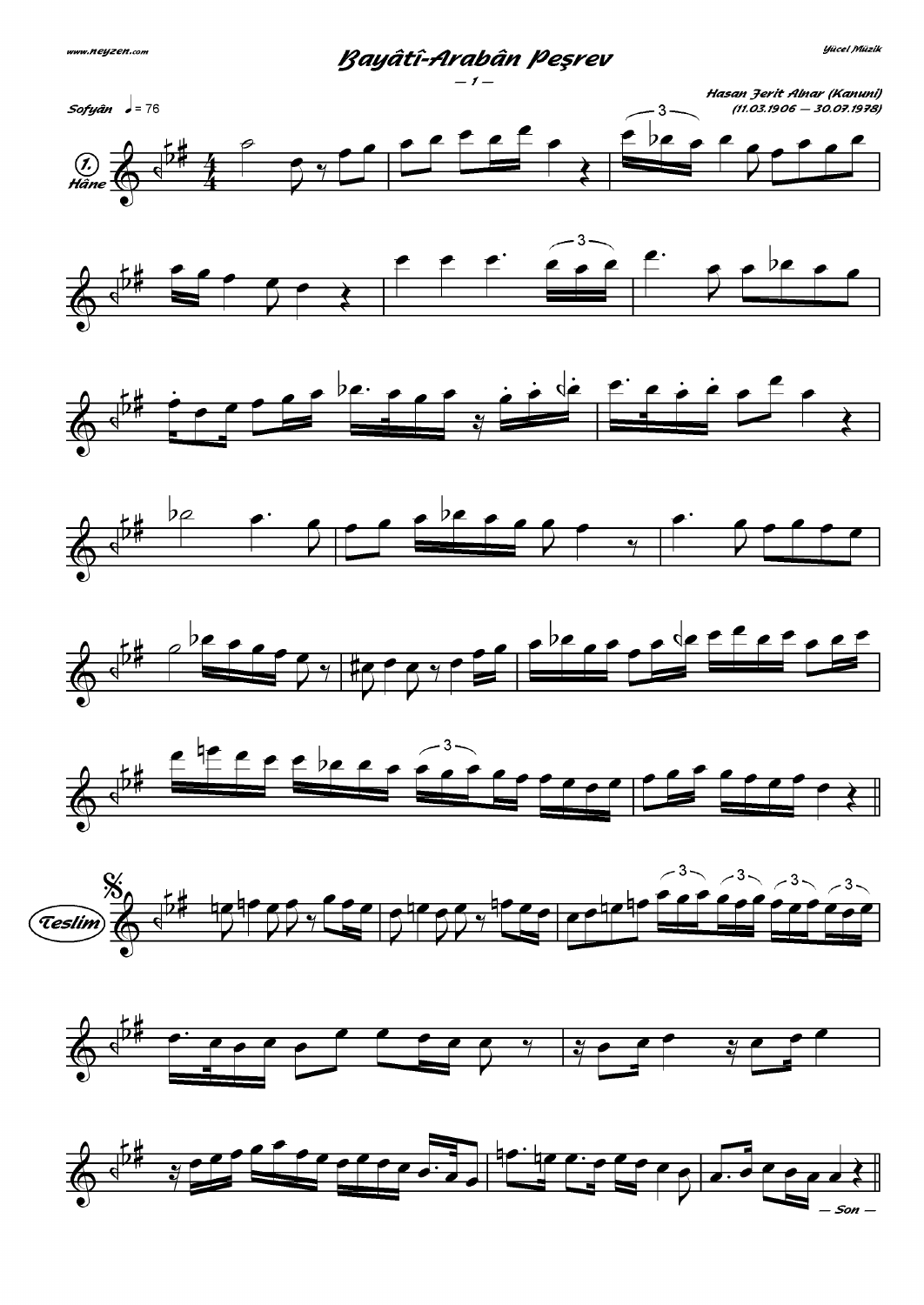Bayâtî-Arabân Peşrev

Hasan Jerit Alnar (Kanuni)  $(11.03.1906 - 30.07.1978)$